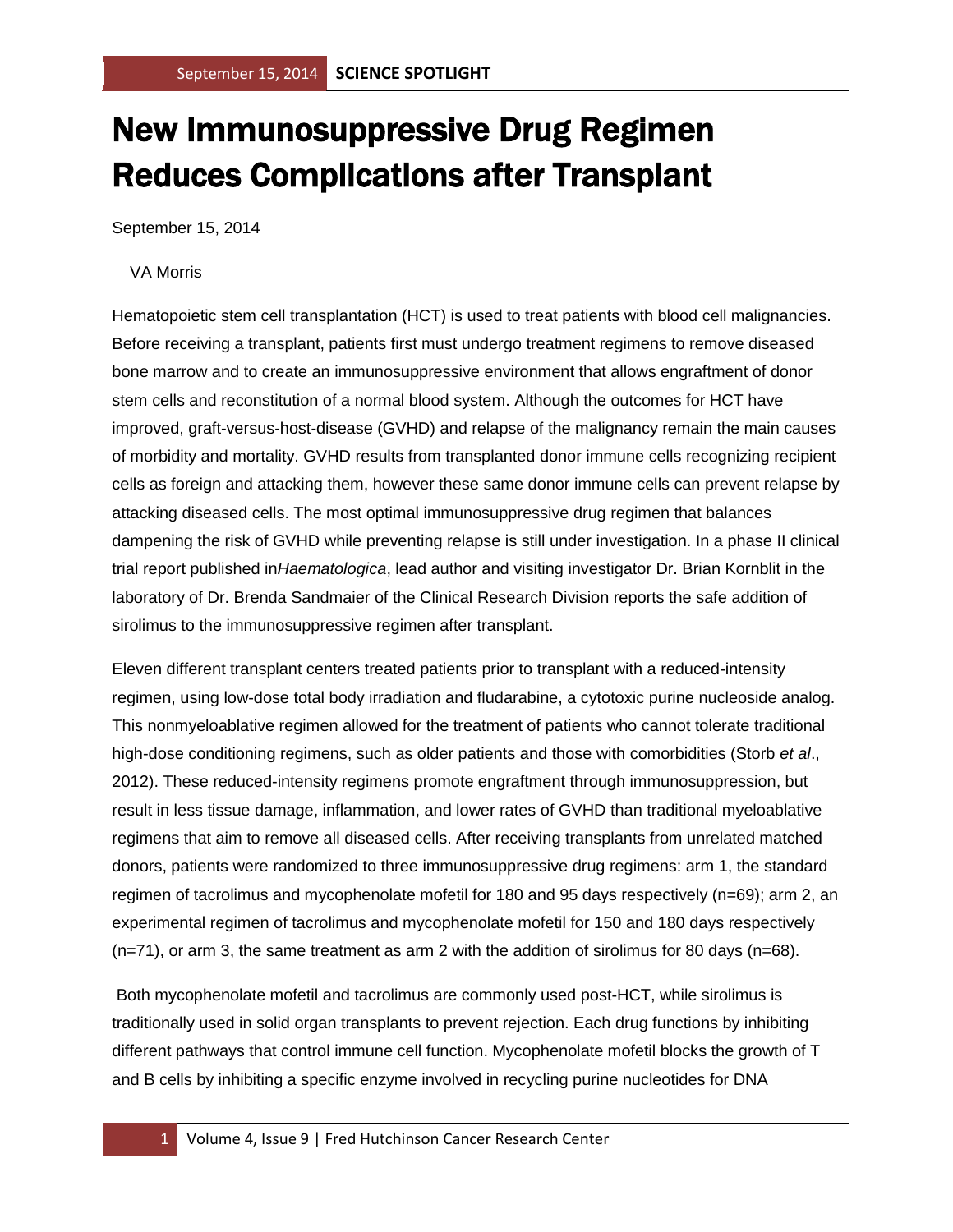synthesis. Tacrolimus inhibits calcineurin, an enzyme necessary for activation of T cell function. Sirolimus inhibits the mTOR cell signaling pathway, blocking the response of immune cells to cytokines.

Patients in all three arms of the study sustained donor engraftment with no significant differences in relapse or overall survival rates. The non-relapse mortality at 2 years was comparable among the three arms at 26%, 23%, and 18% respectively. While toxicity rates were similar, the rate of acute GVHD at day 150 was 64%, 48%, and 47% for the three arms respectively (arm 3 vs. arm 1 hazard ratio 0.62, p= 0.04). Since the incidence of acute GVHD was lower, fewer steroids were administered to patients in arm 3 versus arm 2 and arm 1 (32% vs. 49% vs. 55%, p= 0.009). The rate of cytomegalovirus (CMV) reactivation was also lower in arm 3 (22%) versus arm 2 (47%) and arm 1 (22%). The mechanism of decreased viral reactivation by sirolimus is unknown, but could be due to either reduced steroid use or antiviral activity of the drug. Taken together, the study demonstrated that the combination of the three immunosuppressive drugs is safe and reduces posttransplant complications.

"This study, which tests a new combination of immunosuppressive drugs, lowers the risk of acute GVHD and thus, reducing the secondary complications of steroid treatment and infections such as CMV, which contribute to morbidity and mortality. This allows the curative approach of HCT to be applied to a bigger group of patients with hematologic malignant and nonmalignant disorders," according to Dr. Sandmaier. A phase III randomized trial is ongoing to further investigate the efficacy of sirolimus after nonmyeloablative-conditioned HCT.

[Kornblit, B, Maloney, DG, Storer, BE, Maris, MB, Vindelov, L, Hari, P, Langston, AA, Pulsipher, MA,](http://www.ncbi.nlm.nih.gov/pubmed/25085357?otool=fhcrclib)  [Bethge, WA, Chauncey, TR, Lange, T, Petersen, FB, Hubel, K, Woolfrey, AE, Flowers, MED, Storb,](http://www.ncbi.nlm.nih.gov/pubmed/25085357?otool=fhcrclib)  [R, Sandmaier, BM.](http://www.ncbi.nlm.nih.gov/pubmed/25085357?otool=fhcrclib) 2014. A randomized phase II trial of tacrolimus, mycophenolate mofetil and sirolimus after nonmyeloablative unrelated donor transplantation. *Haematologica* Epub ahead of print, doi:10.3324/haematol.2014.108340

See also: [Storb R, Gyurkocza B, Storer BE, Sorror ML, Blume K, Niederwieser D, Chauncey TR,](http://www.ncbi.nlm.nih.gov/pubmed/23478054?otool=fhcrclib)  [Pulsipher MA, Petersen FB, Sahebi F, Agura ED, Hari P, Bruno B, McSweeney PA, Maris MB,](http://www.ncbi.nlm.nih.gov/pubmed/23478054?otool=fhcrclib)  Maziarz [RT, Langston AA, Bethge W, Vindeløv L, Franke GN, Laport GG, Yeager AM, Hübel K,](http://www.ncbi.nlm.nih.gov/pubmed/23478054?otool=fhcrclib)  [Deeg HJ, Georges GE, Flowers ME, Martin PJ, Mielcarek M, Woolfrey AE, Maloney DG, Sandmaier](http://www.ncbi.nlm.nih.gov/pubmed/23478054?otool=fhcrclib)  [BM.](http://www.ncbi.nlm.nih.gov/pubmed/23478054?otool=fhcrclib) 2013. Graft-versus-host disease and graft-versus-tumor effects after allogeneic hematopoietic cell transplantation. *J Clin Oncol* 31:1530-1538.